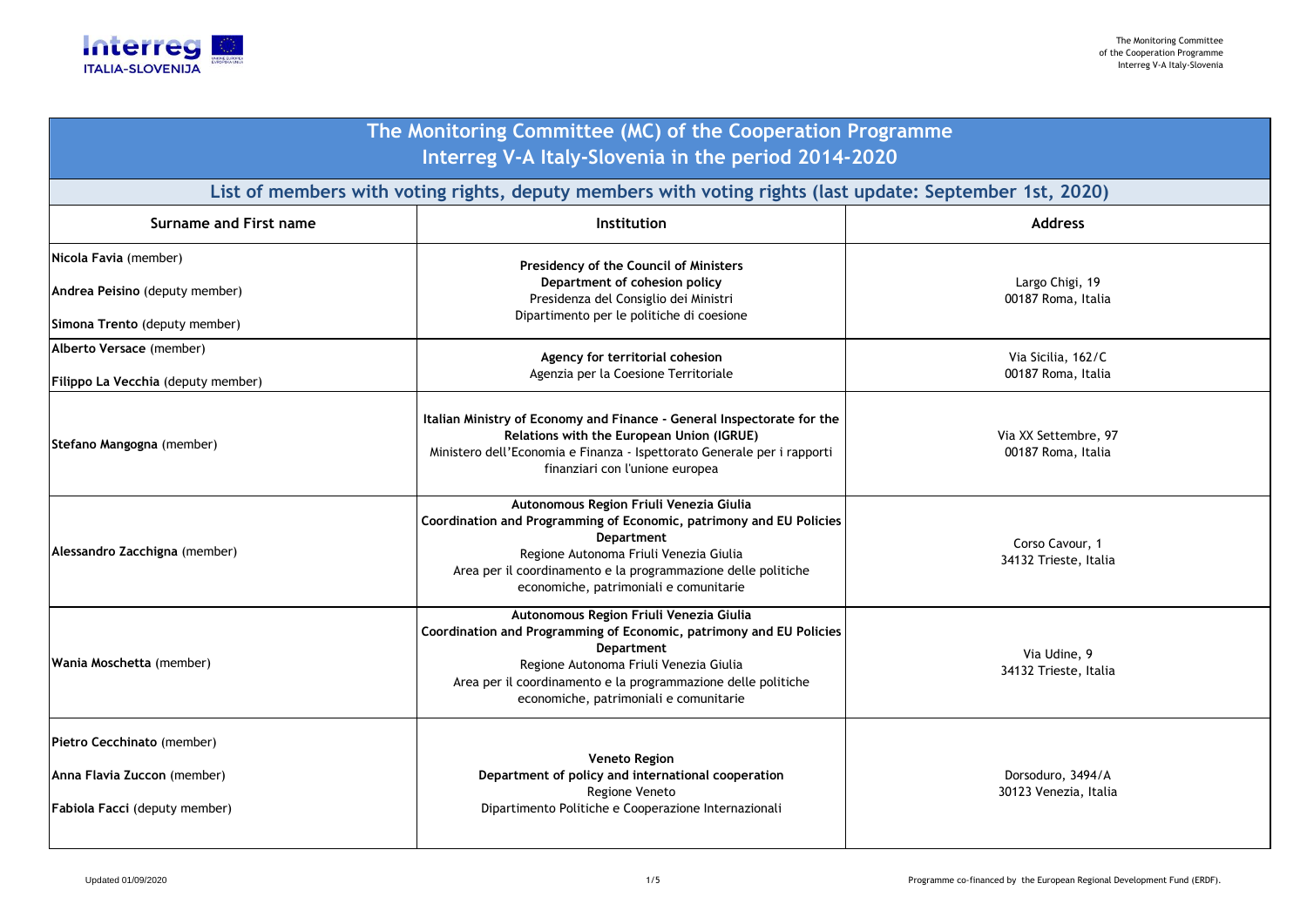

| List of members with voting rights, deputy members with voting rights |                                                                                                                             |                                             |  |  |
|-----------------------------------------------------------------------|-----------------------------------------------------------------------------------------------------------------------------|---------------------------------------------|--|--|
| Surname and First name                                                | <b>Institution</b>                                                                                                          | <b>Address</b>                              |  |  |
| Tatjana Rener (member)<br>Mojca Krisch (deputy member)                | Government Office for Development and European Cohesion Policy<br>Služba Vlade RS za razvoj in evropsko kohezijsko politiko | Kotnikova, 5<br>1000 Ljubljana, Slovenija   |  |  |
| Danica Šantelj Arrighetti (member)<br>Vesna Silič (deputy member)     | Government Office for Development and European Cohesion Policy<br>Služba Vlade RS za razvoj in evropsko kohezijsko politiko | Grad Stanjel, 1A<br>6222 Stanjel, Slovenija |  |  |
| Darko Sajko (member)<br>Janez Topolšek (deputy member)                | Ministry of the Economic Development and Technology<br>Ministrstvo za gospodarski razvoj in tehnologijo                     | 1000 Ljubljana, Slovenija                   |  |  |
| Irena Marš (member)<br>Tanja Černe (deputy member)                    | <b>Ministry of Culture</b><br>Ministrstvo za kulturo                                                                        | 1000 Ljubljana, Slovenija                   |  |  |
| Barbara Potočnik (member)<br>Tatjana Orhini Valjavec (deputy member)  | Ministry of Environment and Spatial<br><b>Planning</b><br>Ministrstvo za okolje in prostor                                  | 1000 Ljubljana, Slovenija                   |  |  |
| Tit Neubauer (member)<br>Tatjana Pezdir (deputy member)               | Ministry of Education, Science and Sport<br>Ministrstvo za izobraževanje, znanost in šport                                  | 1000 Ljubljana, Slovenija                   |  |  |
| Robert Kojc (member)<br>Irena Vadnjal (deputy member)                 | Government Office for Slovenians Abroad<br>Urad Vlade Republike Slovenije za Slovence v zamejstvu in po svetu               | Erjavčeva 15<br>1000 Ljubljana, Slovenija   |  |  |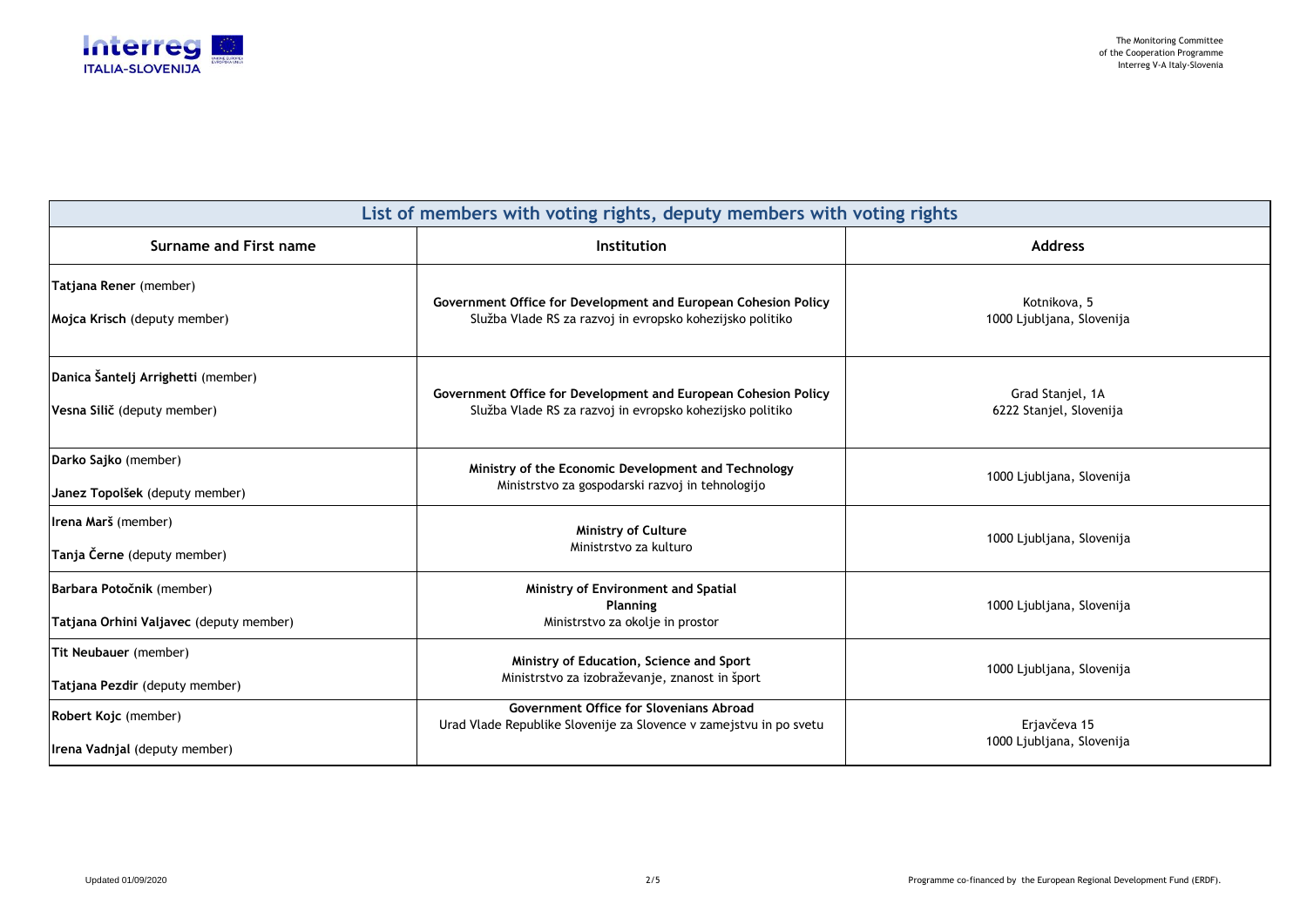

| Members in advisory capacity without voting rights            |                                                                                                                                                                                      |                                                                     |  |  |
|---------------------------------------------------------------|--------------------------------------------------------------------------------------------------------------------------------------------------------------------------------------|---------------------------------------------------------------------|--|--|
| Surname and First name                                        | Institution                                                                                                                                                                          | <b>Address</b>                                                      |  |  |
| Roberto Giovanetti (member)                                   | Autonomous Region Friuli Venezia Giulia<br><b>Central Directorate for Environment and Energy</b><br>Regione Autonoma Friuli Venezia Giulia<br>Direzione centrale ambiente ed energia | Via Giulia 75/1<br>Trieste, Italia                                  |  |  |
| Roberto Bertaggia (member)                                    | Veneto Region - Department for Environment<br>Regione del Veneto - Dipartimento Ambiente                                                                                             | Cannareggio, 99<br>30121 Venezia, Italia                            |  |  |
| Matej Arčon (member)                                          | <b>EGTC GO - Office intermediate Body</b>                                                                                                                                            | Sede operativa: Via Roma<br>34170 Gorizia, Italia                   |  |  |
| Igor Dolenc (member)<br>Roberto Sartori (deputy member)       | Autonomous Region Friuli Venezia Giulia - Regional Council for Local<br><b>Autonomies</b><br>Regione Autonoma Friuli Venezia Giulia                                                  | Sede Autonomie Locali FVG: via Sabbadini, 31<br>33100 Udine, Italia |  |  |
| Paola Ravenna (member)<br>Lucia Fedrigoni (deputy member)     | Municipality of Venice - European Policies Office<br>Città Metropolitana di Venezia - Ufficio Europa                                                                                 | Via Forte Marghera, 191<br>30173 Venezia Mestre, Italia             |  |  |
| Giacomo De Stefani (member)<br>Patrizia Reddi (deputy member) | Chamber of Commerce of Venezia and Rovigo and Delta Lagunare<br>of Veneto Region<br>Camera di Commercio di Venezia e Rovigo e Delta Lagunare                                         | San Marco, 2032 - Calle Larga XXII Marzo<br>30124 Venezia, Italia   |  |  |
| Boris Peric (member)<br>Antonella Cappelletti (deputy member) | Network of the Chambers of Commerce of Autonomous Region FVG<br><b>UNIONCAMERE FVG</b>                                                                                               | Corso Vittorio Emanuele II, 47<br>33170 Pordenone, Italia           |  |  |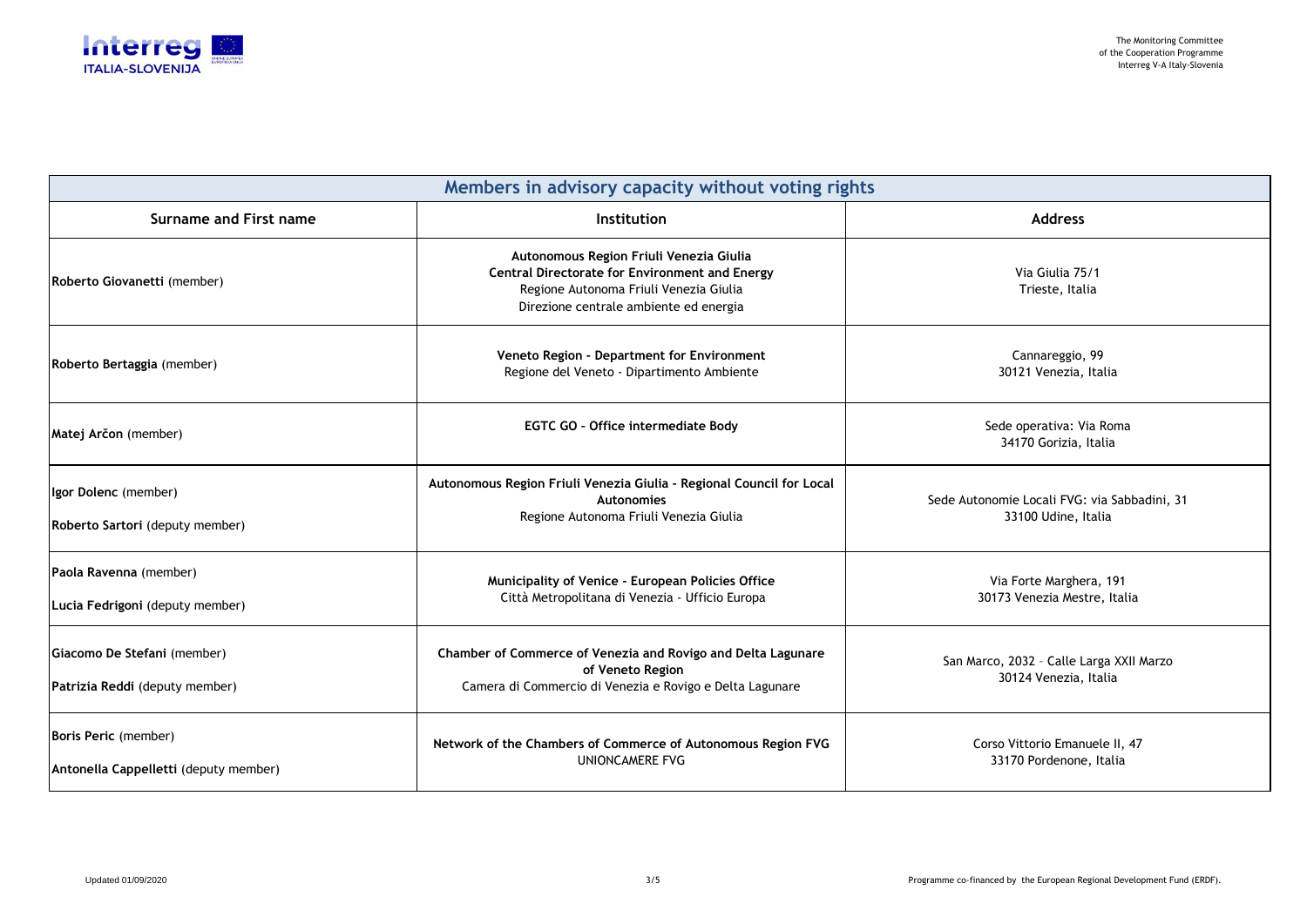

| Members in advisory capacity without voting rights |                                                                                                                                            |                                                             |  |  |
|----------------------------------------------------|--------------------------------------------------------------------------------------------------------------------------------------------|-------------------------------------------------------------|--|--|
| Surname and First name                             | Institution                                                                                                                                | <b>Address</b>                                              |  |  |
| Monica Ukmar (CGIL) (member)                       | Worker trade Unions CGIL, CISL, UIL of Autonomous Region FVG<br>Parti sociali/sindacati CGIL, CISL, CISAL, UGL, UIL della Regione autonoma | 34100 Trieste, Italia                                       |  |  |
| Luciano Bordin (CISL) (deputy member)              | <b>FVG</b>                                                                                                                                 |                                                             |  |  |
| Giancarlo Pegoraro (member)                        | Local Action Groups (VeGAL) of Veneto Region                                                                                               | Via Cimetta, 1                                              |  |  |
| Cinzia Gozzo (deputy member)                       | VeGal                                                                                                                                      | 30026 Portogruaro (VE), Italia                              |  |  |
| Pierpaolo Campostrini (member)                     | Research institutions of Veneto Region<br>Consiglio Nazionale delle Ricerche - CNR/Istituto di Scienze Marine -<br><b>ISMAR</b>            | Arsenale Tesa 104, Castello 2737/F<br>30122 Venezia, Italia |  |  |
| Igor Kocijančič (SKGZ)                             | Slovene Minority in Italy<br>Slovenska kulturno - Gospodarska Zveza                                                                        | Via S.Francesco, 20 - Via Coroneo, 19                       |  |  |
| Ivo Corva (SSO)                                    | Svet Slovenskih Organizacij                                                                                                                | 34133 Trieste, Italia                                       |  |  |
| Maurizio Tremul (member)                           | Italian Minority in Slovenia                                                                                                               | Via Župančič, 39 - Župančičeva ul. 39                       |  |  |
| Marko Gregorič (deputy member)                     | Unione Italiana in Slovenia                                                                                                                | 6000 Capodistria-Koper, Italia                              |  |  |
| Raffaella Palmisciano (member)                     | Friuli Venezia Giulia Regional Councillor for Equal Opportunities<br>Consigliera regionale per le Pari Opportunità                         | Via San Francesco, 37<br>34100 Trieste, Italia              |  |  |
| Mateja Janša (member)                              | <b>Ministry of Foreign Affairs</b><br>Ministrstvo za zunanje zadeve                                                                        | 1000 Ljubljana, Slovenija                                   |  |  |
| Stanko Baluh (member)                              | <b>Government Office of Nationalities</b>                                                                                                  | 1000 Ljubljana, Slovenija                                   |  |  |
| Maja Mamlić (deputy member)                        | Urad Vlade za narodnosti                                                                                                                   |                                                             |  |  |
| Samo Hribar Milič (member)                         | Chamber of Commerce and Industry of Slovenia<br>Gospodarska zbornica Slovenije                                                             |                                                             |  |  |
| Grit Ackermann (deputy member)                     |                                                                                                                                            | Slovenija                                                   |  |  |